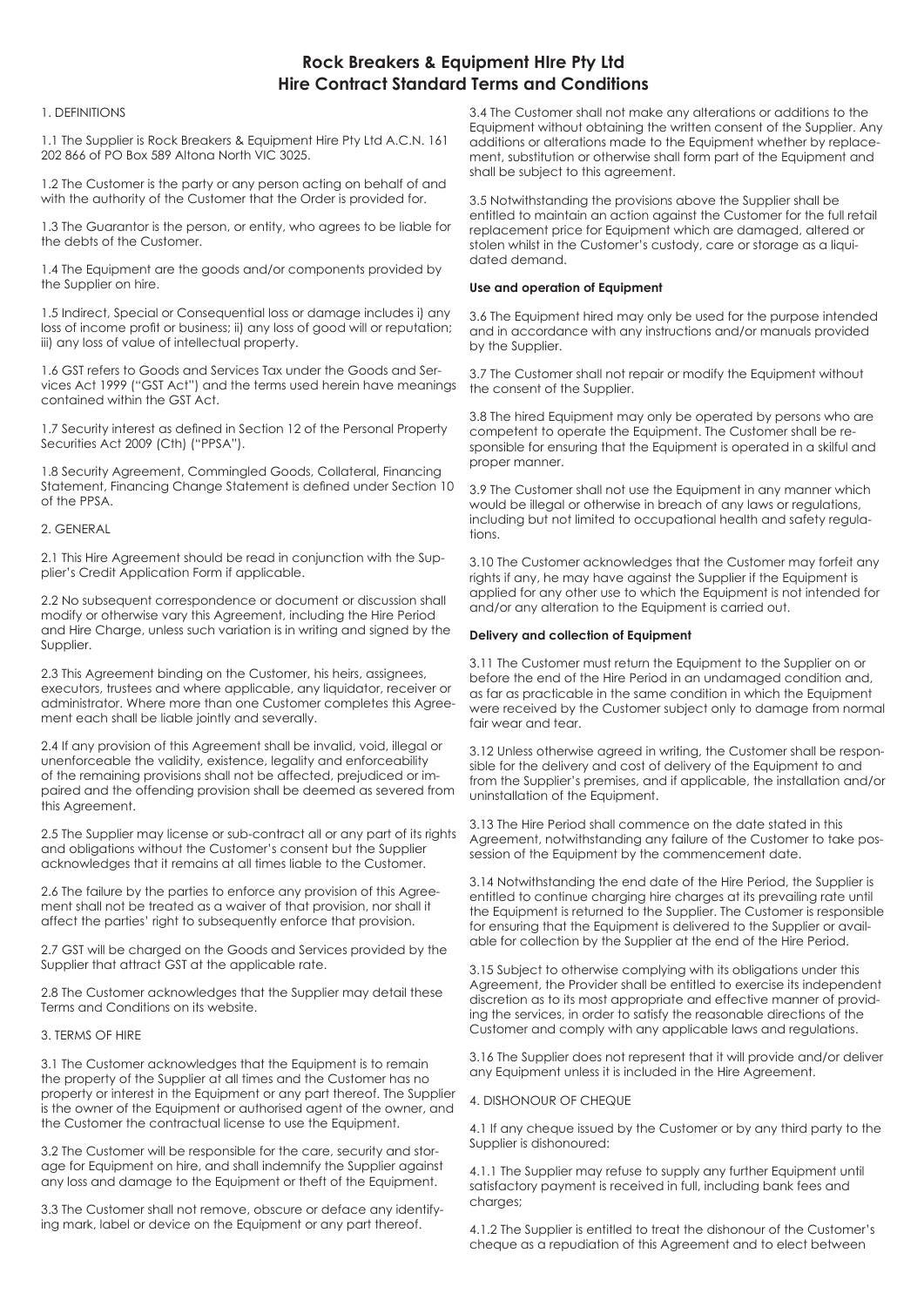terminating this Agreement or affirming this Agreement, and in each case claiming and recovering compensation for loss or damage suffered from the Customer.

T4.1.3 he Customer may be liable for a dishonoured cheque fee of \$40.00.

### 5. PAYMENT AND DEFAULT

5.1 Invoices issued by the Supplier shall be due and payable thirty (30) days from the invoice date. ("Payment Date").

5.2 The Supplier may invoice the Customer monthly for the hire charges.

5.3 If the Supplier does not receive payment on or before the Payment Date, the Supplier may, without prejudice to any other remedy it may have, forward the Customer's outstanding account to a debt collection agency for further action. The Customer acknowledges and agrees that:

5.3.1 The entire balance of the charges owing under this Hire Agreement shall immediately become due and payable;

5.3.2 After the Payment Date, the outstanding balance shall include, but not limited to, all applicable fees and charges under this Agreement;

5.3.3 The Supplier may, in its discretion, calculate interest at the rate of two percent (2%) higher than the rate for the time being fixed from time to time under Section 2 of the Penalty Interest Rates Act 1983(Vic) for all monies due by Customer to the Supplier.

5.3.4 In the event of the Customer being in default of their obligation to pay and the overdue account is then referred to a debt collection agency, and/or law firm for collection the Customer shall be liable for the recovery costs incurred and if the agency charges commission on a contingency basis the Customer shall be liable to pay as a liquidated debt, the commission payable by the Supplier to the agency, fixed at the rate charged by the agency from time to time as if the agency has achieved one hundred per cent recovery and the following formula shall apply:

Commission = original debt \* 100

100 - commission % charged by the agency incl GST

5.3.5 In the event the agency is Prushka Fast Debt Recovery the applicable commission rate for the amount unpaid is as detailed on www.prushka.com.au.

5.3.6 In the event where the Supplier or the Supplier's agency refers the overdue account to a lawyer the Customer shall also pay as a liquidated debt the charges reasonably made or claimed by the lawyer on the indemnity basis.

#### 6. RISK AND LIABILITY

6.1 The Supplier relies upon the integrity of the information supplied by the Customer. The Customer will ensure that it provides sufficient information to enable the Supplier to provide the hire services and that the Supplier is made aware of any special requirements pertaining to the hire.

6.2 The Supplier takes no responsibility if the specifications provided by the Customer are wrong, inaccurate or insufficient, and the Customer will be liable in that event for:

6.2.1 Any expenses incurred by the Supplier to rectify the Customer's order; and

6.2.2 Any Indirect, Special or Consequential loss resulting in the Equipment being faulty or unfit for purpose as a consequence of the information provided by the Customer.

6.3 The Supplier takes no responsibility for representations made in relation to the Equipment or any delay in the delivery of the Equipment made by a third party which was or is beyond the Supplier's reasonable control.

6.4 The Customer acknowledges that the Supplier shall not be liable for and the Customer releases the Supplier from any Indirect, Special or Consequential loss incurred as a result of delay or failure to provide the Equipment and/or services or to observe any of these conditions due to an event of force majeure for any cause or circumstance beyond the Supplier's reasonable control.

6.5 The Customer acknowledges sole responsibility for any damage or injury to property or person caused by using the Equipment in any way and shall indemnify in full the Supplier, its servants and/or agents in relation to all such claims.

6.6 Subject to Clauses 7.1 and 7.2 the Customer accepts risk in relation to the Equipment when the Equipment passes to their care and/ or control. 2.4.

7. DEFECTIVE EQUIPMENT

7.1 The Supplier does not purport to restrict, modify or exclude any liability that cannot be excluded under the Competition and Consumer Act 2010 or the Fair Trading Acts in each of the States and Territories of Australia.

7.2 The Supplier warrants that the Equipment is of good working order at the time of supply delivery. The Customer acknowledges that it is responsible for inspecting the condition of the Equipment at the time of supply or delivery.

7.3 The Supplier warrants that if any defect in the Equipment becomes apparent and is reported to the Supplier, then the Supplier may, at its discretion:

7.3.1 End the hire agreement and waive any hire charges from the date the defect is reported to the Supplier; or

7.3.2 Provide the Customer with replacement Equipment in good working order;

7.4 Where a claim is made, the Equipment is to be returned to the Supplier or left in the state and conditions in which it was delivered until such time as the Supplier or its Agent has inspected the Equipment. Such inspection is to be carried out within a reasonable time after notification.

7.5 The Supplier shall under no circumstances be liable for any problems with the equipment arising from the improper use of the equipment or negligence of the Customer.

7.6 In respect of all claims, the Supplier's liability shall be limited to the replacement of the Equipment and/or refund of any hire charges from the date the defect is reported to the Supplier. The Supplier shall not be liable for any loss, damage, delay, or inconvenience incurred by the Customer arising as a result of defective or unsuitable Equipment.

7.7 In the event of cancellation under clause 7.3.1, the Supplier shall not be liable for any loss or damage or consequential loss or damage whatsoever arising from such cancellation.

7.8 The Supplier shall not be liable to compensate the Customer for any reasonable delay in replacing the defective equipment or in assessing the Customer's claim.

# 8. RETENTION OF TITLE

8.1 Subject to Clause 7.1 and 7.2, while the risk in Equipment shall pass on delivery (including all risks associated with unloading), legal and equitable title in the Equipment shall at all times remain with the Supplier.

8.2 While the Equipment is in the possession of the Customer, the Customer:

8.2.1 Shall hold the Equipment as Bailee for the Supplier and shall return the Equipment to the Supplier if so requested.

8.2.2 Agrees to hold the Equipment at the Customer's own risk and is liable to compensate the Supplier for all loss or damage sustained to the Equipment whilst they are in the Customer's possession.

8.2.3 The Customer must not allow any person to have or acquire security interest in the Equipment.

8.2.4 The Customer may use the Equipment in the ordinary course of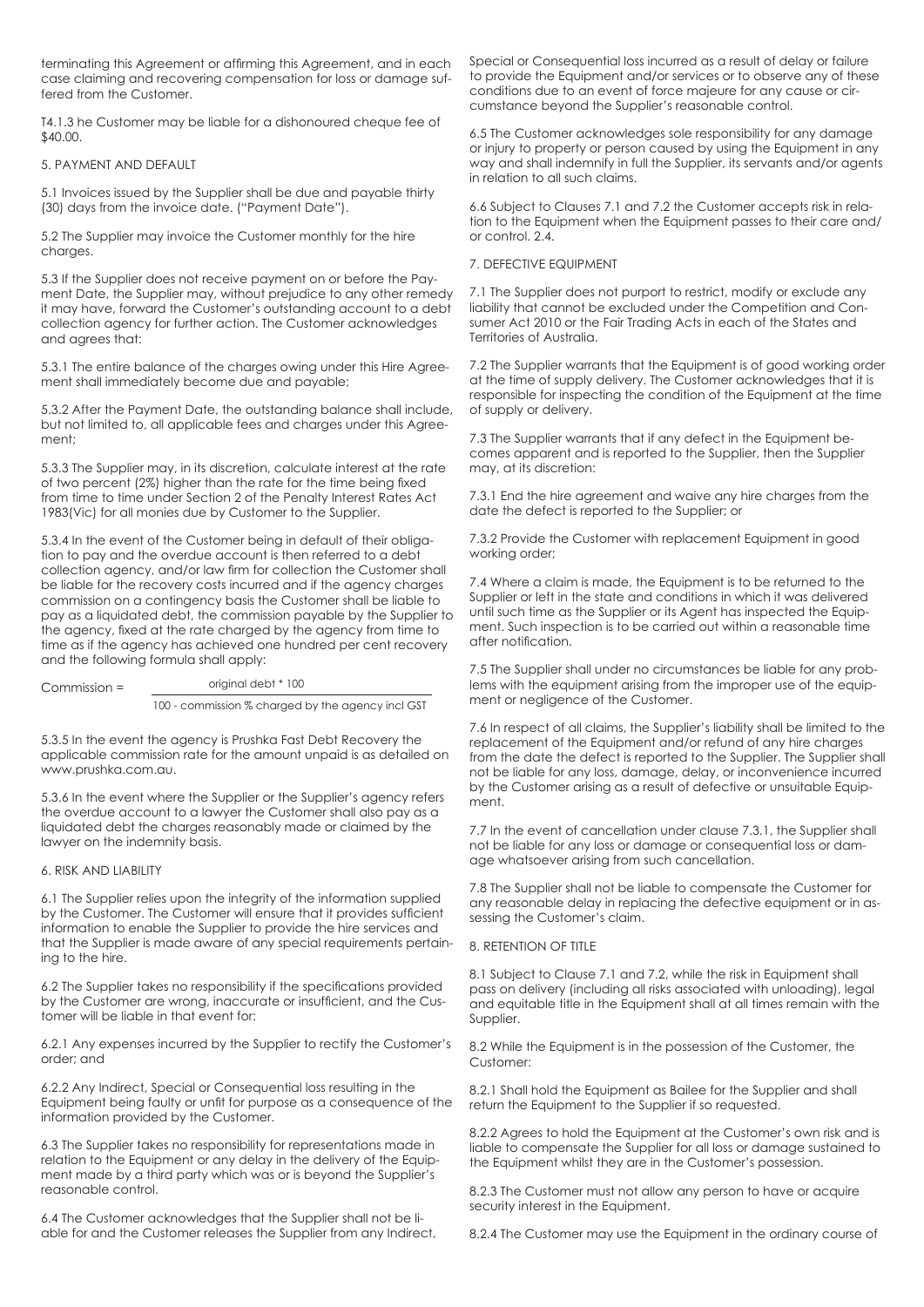business but may not sell the Equipment.

8.3 The Supplier is authorised to enter the premises where the Customer stores the Equipment without liability for trespass or any resulting damage in retaking possession of the Equipment until the accounts owed to the Supplier by the Customer are fully paid.

8.4 Notwithstanding the provisions above, the Supplier shall be entitled to issue legal proceedings to recover any amounts owing by the Customer.

# 9. PERSONAL PROPERTY SECURITIES ACT 2009 (CTH) ("PPSA")

9.1 The Customer acknowledges that this Agreement will constitute a Security Agreement which creates a security interest in favour of the Supplier over all present and after acquired Equipment and/or Services supplied by the Supplier to the Customer to secure the payment of any amount owing under this agreement from time to time including future advances.

9.2 The Customer acknowledges that by accepting this Agreement and by virtue of the retention of title clause as provided for in Clause 8, the security interest is a purchase money security interest ("PMSI") as defined under Section 14 of the PPSA for all present, after acquired Goods and/or Services including any Commingled Goods.

9.3 The security interest will continue to apply as an interest in the Collateral for the purposes of PPSA with priority over registered or unregistered security interest.

9.4 The Supplier may register the security interest as PMSI on the Personal Property Securities Register ("PPSR") under the PPSA without providing further notice to the Customer.

9.5 The Customer agrees the Supplier is not required to disclose information pertaining to the Supplier's security interest to an interest party unless required to do pursuant to PPSA or under the general law.

# 9.6 The Customer agrees and undertakes:

9.6.1 To sign any documents and/or provide further information reasonably required by the Supplier to register Financing Statement or Financing Change Statement on the PPSR;

9.6.2 To indemnify the Supplier for all expenses and/or costs incurred by the Supplier in registering a Financing Statement or Financing Change Statement on PPSR including the costs of amending, maintaining, releasing and enforcing any security interests in the Equipment;

9.6.3 Not to register and/or make a demand to alter a Financing Statement in the Collateral without prior written consent of the Supplier;

9.6.4 To provide the Supplier with seven (7) days written notice of any change or proposed change to the Customer's business name, address, contact details or other changes in the Customer's details registered on the PPSR;

9.6.5 To waive any rights of enforcement under Section 115 of the PPSA for Collateral not used predominantly for personal, domestic or household purposes;

9.6.6 To waive any rights to receive Verification Statement in respect of any Financial Statement or Financing Charge Statement under Section 157 of the PPSA.

10. TERMINATION AND CANCELLATION

# **Cancellation by Supplier**

10.1 The Supplier may cancel this Agreement at any time prior to the commencement of the Hire Period by giving written notice to the Customer. The Supplier shall not be liable for any loss or damage or consequential loss or damage whatsoever arising from such cancellation.

10.2 Without prejudice to the Supplier's other remedies at law, the Supplier shall be entitled to cancel all or any part of any services which remain unfulfilled and all amounts owing to the Supplier shall, whether or not due for payment, become immediately payable in

the event that:

10.2.1 Any money payable to the Supplier becomes overdue; or

10.2.2 The Customer becomes insolvent, convenes a meeting with its creditors or proposes or enters into an arrangement with creditors, or makes an assignment for the benefit of its creditors; or

10.2.3 A receiver, manager, liquidator (provisional or otherwise) or similar person is appointed in respect of the Customer or any asset of the Customer.

# **Cancellation by Customer**

10.3 Subject to clause 7, this Agreement cannot be cancelled by the Customer unless expressly agreed to by the Supplier in writing.

10.4 Upon cancellation, the Customer must immediately return the Equipment to the Supplier.

10.5 In the event that the Customer cancels this Agreement the Customer shall be liable for any loss incurred by the Supplier (including, but not limited to, any loss of profits) up to the time of cancellation.

11. SET-OFF

11.1 The Customer shall have no right of set-off in any suit, claim or proceeding brought by the Supplier against the Customer for default in payment.

11.2 The Customer acknowledges that the Supplier can produce this clause in bar of any proceeding for set-off.

12. INSURANCE

12.1 The Supplier is not liable to provide any insurance cover in relation to the provision of the Equipment. The Customer is responsible to effect whatever insurance cover he requires at his own expense.

13. JURISDICTION

13.1 This Agreement is deemed to be made in the State of Victoria and all disputes hereunder shall be determined by the appropriate courts of Victoria.

14. PRIVACY ACT 1988

14.1 The Customer and/or the Guarantor/s agrees:

14.1.1 For the Supplier to obtain from a credit reporting agency a credit report containing personal credit information about the Customer and Guarantor/s in relation to credit provided by the Supplier.

14.1.2 That the Supplier may exchange information about the Customer and the Guarantor/s with those credit providers either named as trade referees by the Customer or named in a consumer credit report issued by a credit reporting agency.

T14.1.3 he Customer consent to the Supplier being given a consumer credit report to collect overdue payment on commercial credit (Section 18K(1)(h) Privacy Act 1988).

15. ENTIRE AGREEMENT

15.1 This Hire Agreement as defined in Clause 2.1 constitutes the whole Agreement made between the Customer and the Supplier.

15.2 This Agreement can only be amended in writing signed by each of the parties.

15.3 All prior discussions and negotiations are merged within this document and the Supplier expressly waives all prior representations made by him or on his behalf that are in conflict with any clauses in this document in any way.

15.4 Nothing in these Terms and Conditions is intended to have the effect of contravening any applicable provisions of the Competition and Consumer Act 2010 or the Fair Trading Acts in each of the States and Territories of Australia.